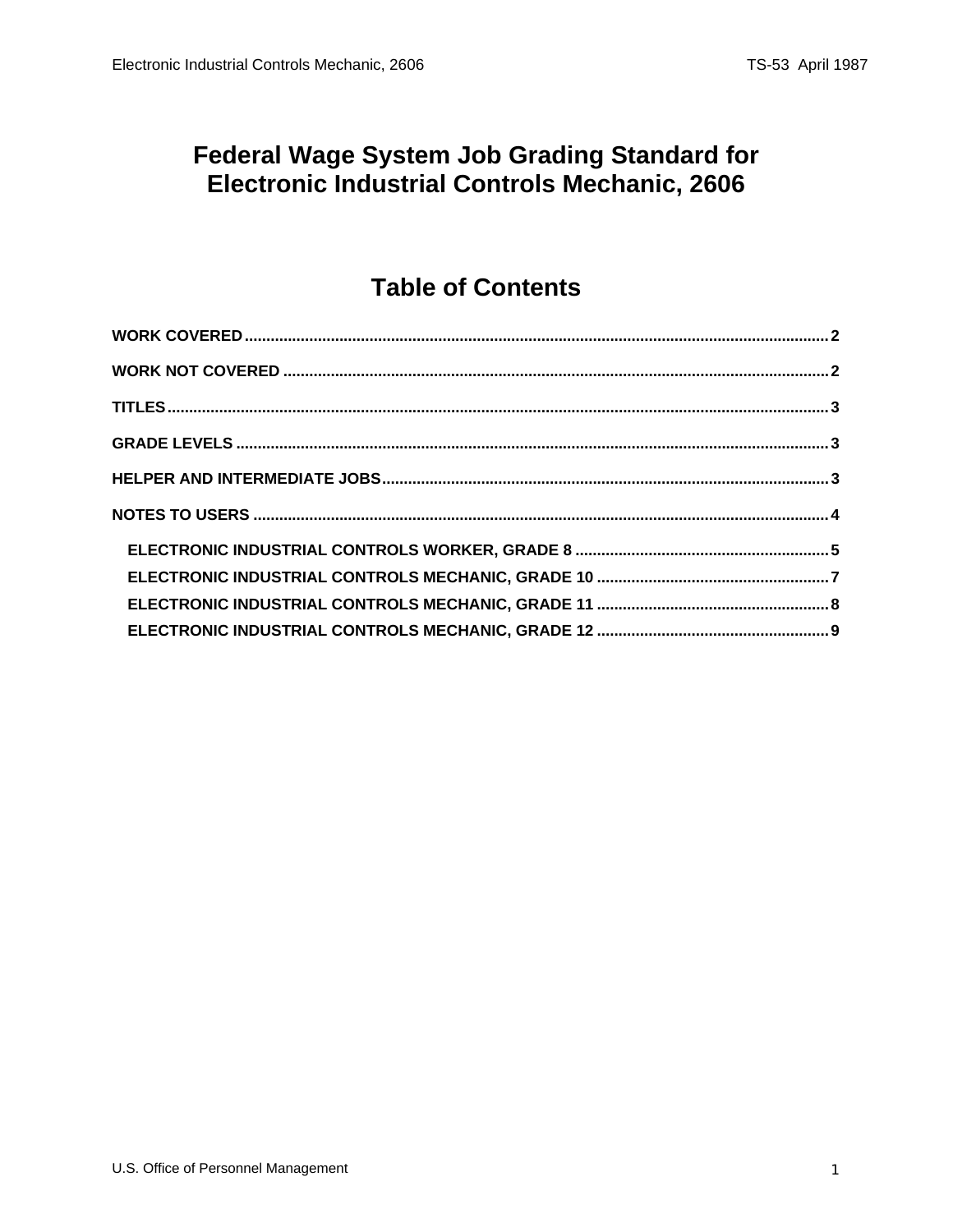## **WORK COVERED**

<span id="page-1-0"></span>This standard covers nonsupervisory work involved in the installation, maintenance, troubleshooting, repair, and calibration of electronic controls and indicating and recording systems used on industrial machinery or engines, in automated materials storage and handling systems, in aircraft engine and similar test facilities, or in energy monitoring and control systems. This work requires knowledge of the practical application of electronics theories and circuits that are applicable to power, timing, motion control, indicating devices, and pulse and counting mechanisms, including special purpose digital computers (microprocessors) dedicated to control functions, as well as a knowledge of industrial equipment operation and processes.

### **WORK NOT COVERED**

This standard does not cover work that primarily involves:

- Maintenance, repair, calibration, and certification of electronic test, measurement, and reference equipment used for precise measurement of electrical and electronic values. (See Electronic Measurement Equipment Mechanic Series, 2602.)
- Fabrication, overhaul, modification, installation, maintenance, troubleshooting and/or repair of ground, airborne, and marine electronic equipment, such as: radio; radar; sonar; cryptographic; industrial x ray; marine, aeronautical and space navigation aid; TV receiver; surveillance; and similar devices. (See Electronics Mechanic Series, 2604.)
- Installation, maintenance, and repair of electronic digital computers and peripheral equipment, such as computers for scientific, engineering or administrative computation and record keeping. (See Electronic Digital Computer Mechanic Series, 2608.)
- Maintenance, repair, installation, and calibration of integrated electronic systems. (See Electronic Integrated Systems Mechanic Series, 2610.)
- Installation and maintenance of electronic equipment when this is an integral part of the engineering testing, analysis, alignment, and performance evaluation of complex electronic systems, or when the employee is responsible for solving engineering problems of site selection, systems integration, and modification of the equipment to adapt to novel site characteristics. (See Electronics Technician Series, GS-0856.) (Note: The Introduction to the 2600 family contains a detailed discussion of the differences between electronics mechanic and electronics technician work.)
- Troubleshooting, testing, repair, overhaul, modification and maintenance of electrical equipment, such as welders, motor generator sets, AC and DC motors where the primary knowledge and skill is of electrical circuitry and electrical principles. (See Electrical Equipment Repairing Series, 2854.)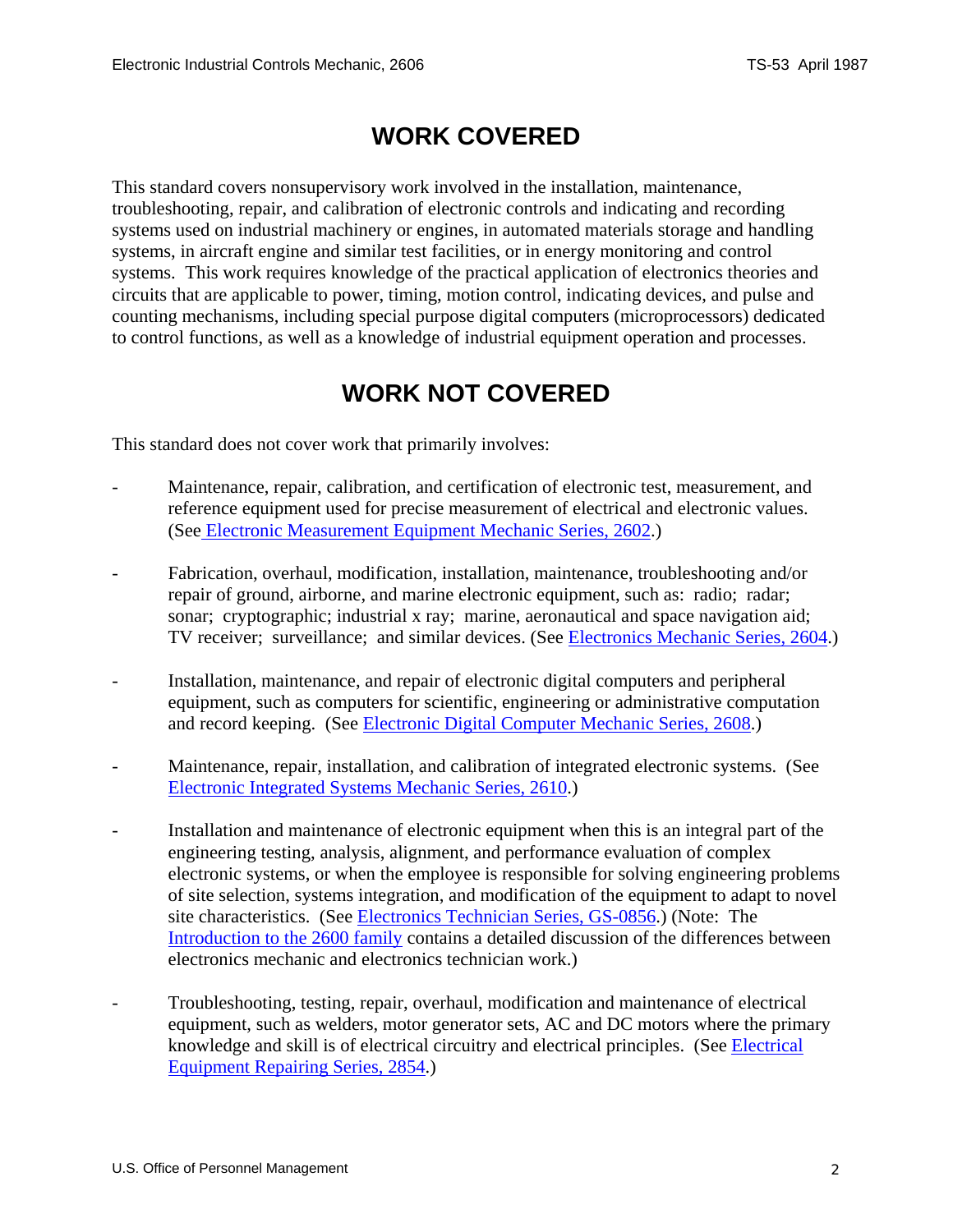- <span id="page-2-0"></span>Installation, modification, and repair of electrical systems in aircraft, watercraft, buildings, and mobile or transportable vans and vehicles that provide power to or carry signals between electronics equipment, where the primary knowledge and skill is of electrical circuitry and electrical principles and formula. (See the **Electrical Installation** and Maintenance Family, 2800.)
- Dismantling, repair, relocation, modification, maintenance, alignment, overhaul, and installation of fixed and semifixed production machinery, equipment, and systems such as various standard and numerically controlled machine tools, woodworking and metalworking machines used in the production of goods when the work requires primarily a practical knowledge of the mechanical, hydraulic, and pneumatic systems and components of diverse industrial production machinery and their attachments. (See Production Machinery Mechanic Series, 5350.)
- Dismantling, repair, alignment, overhaul, and installation of general nonproduction industrial plant machinery, equipment, and systems such as bridge cranes, towveyor/conveyor and pneumatic tube systems, sandblasting machines, and other industrial plant support machinery and equipment, when the work requires primarily a practical knowledge of the mechanical, hydraulic, and pneumatic systems and components. (See Industrial Equipment Mechanic Series, 5352.)

### **TITLES**

Jobs covered by this standard that are graded below grade 10 (other than Helper and Intermediate jobs) are to be titled *Electronic Industrial Controls Worker*.

Jobs covered by this standard at grade 10 or above are to be titled *Electronic Industrial Controls Mechanic*.

## **GRADE LEVELS**

This standard describes work at grades 8, 10, 11, and 12. It does not cover all possible grade levels for this occupation. If jobs differ substantially from the level of skill, knowledge, and other work requirements described for grade levels in the standard, they may be graded above or below these grades, based on the application of sound job grading principles.

## **HELPER AND INTERMEDIATE JOBS**

Helper and intermediate jobs in this series are graded by the Office of Personnel Management Job Grading Standards for Trades Helper and Intermediate jobs. (Grade 10 or 11 in this standard, whichever is representative of the principal level of work of the activity, is to be used as the "journey level grade" in applying the Intermediate Job Grading Table. *Grade 12 is not a journey level*.)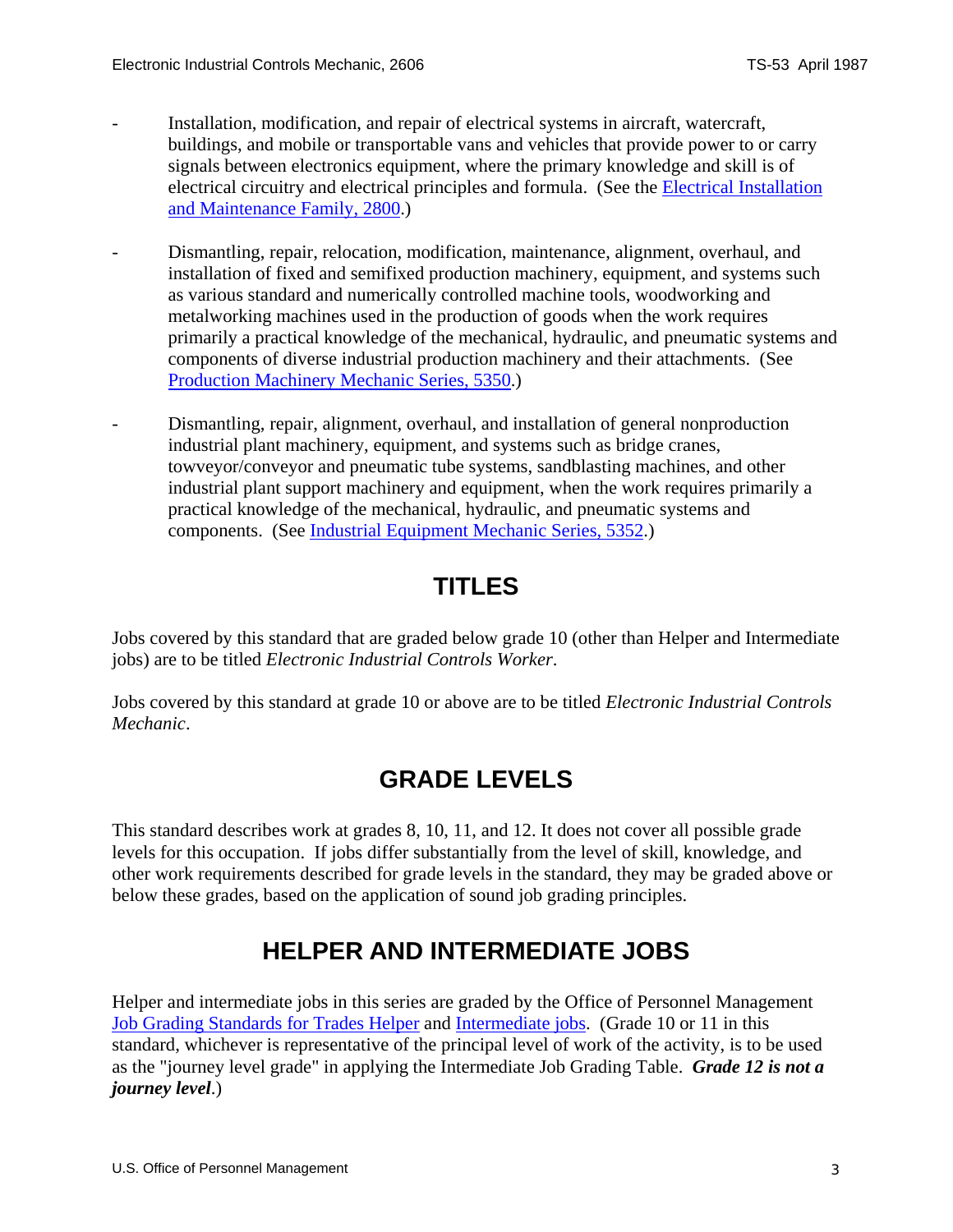## **NOTES TO USERS**

<span id="page-3-0"></span>For discussion of such factors as impact of solid state technology on the occupation, equipment complexity versus complexity of work assigned, and guides for deciding if work is general schedule or wage grade, refer to the Introduction to the Electronic Equipment Installation and Maintenance Family, 2600.

*Definitions*: Certain general terms may have different meanings to different users of this standard. For the purpose of this standard, the following terms are defined as:

> *Part*. The lowest subunit of electronics devices, the basic detachable segments or pieces from which contiguous subassemblies are constructed. That unit that usually must be soldered, connected, wired, attached to a pressboard or similar receptacle. Representative examples include: transistor, thermistor, diode, resistor, capacitor, vacuum tube, rectifier, switch, IC chip, blank pressboard, etc.

> *Subassembly*. A structural unit of interconnected parts comprising a circuit to perform a singular phase of an electronics function. Representative examples include: power supply regulator circuit, signal amplifier strip, memory circuits of a remote vehicle guidance unit, etc.

> *Assembly*. A grouping of circuits and/or subassemblies normally interconnected to a chassis or modular pressboard forming a complete unit capable of performing an electronics function. An assembly cannot normally be removed as an intact end item from the chassis or pressboard. Representative examples include: regulated power supply module, power output circuits of an electron beam welder, or microprocessor unit of an analog to digital converter.

> *Component*. A grouping of assemblies and/or circuit modules that performs a full electronics function and is normally regarded as an end item or detachable operational module. Each unit is normally capable of performing a complete linear or operational electronics function as a secondary or supporting constituent element of a complex electronics system. Representative examples include: digital control unit or field interface device of an environmental monitoring and control system; wire guidance unit of an automatic warehousing system; NC machine tape reader, command generator or data display; etc.

> *System*. A grouping of advanced electronics assemblies and major components that frequently performs two or more substantially unrelated electronics functions where each is dependent on the interaction of one segment to another in the performance of an orderly working totality. The components usually involve the presence of numerous and complex integrated circuitry and overall systems operability is affected by the interface of the components and their collective reliability. Malfunction diagnosis and repair require a full-systems approach since functional problems in one portion of the system can emanate from a seemingly unrelated source within the overall system. A representative example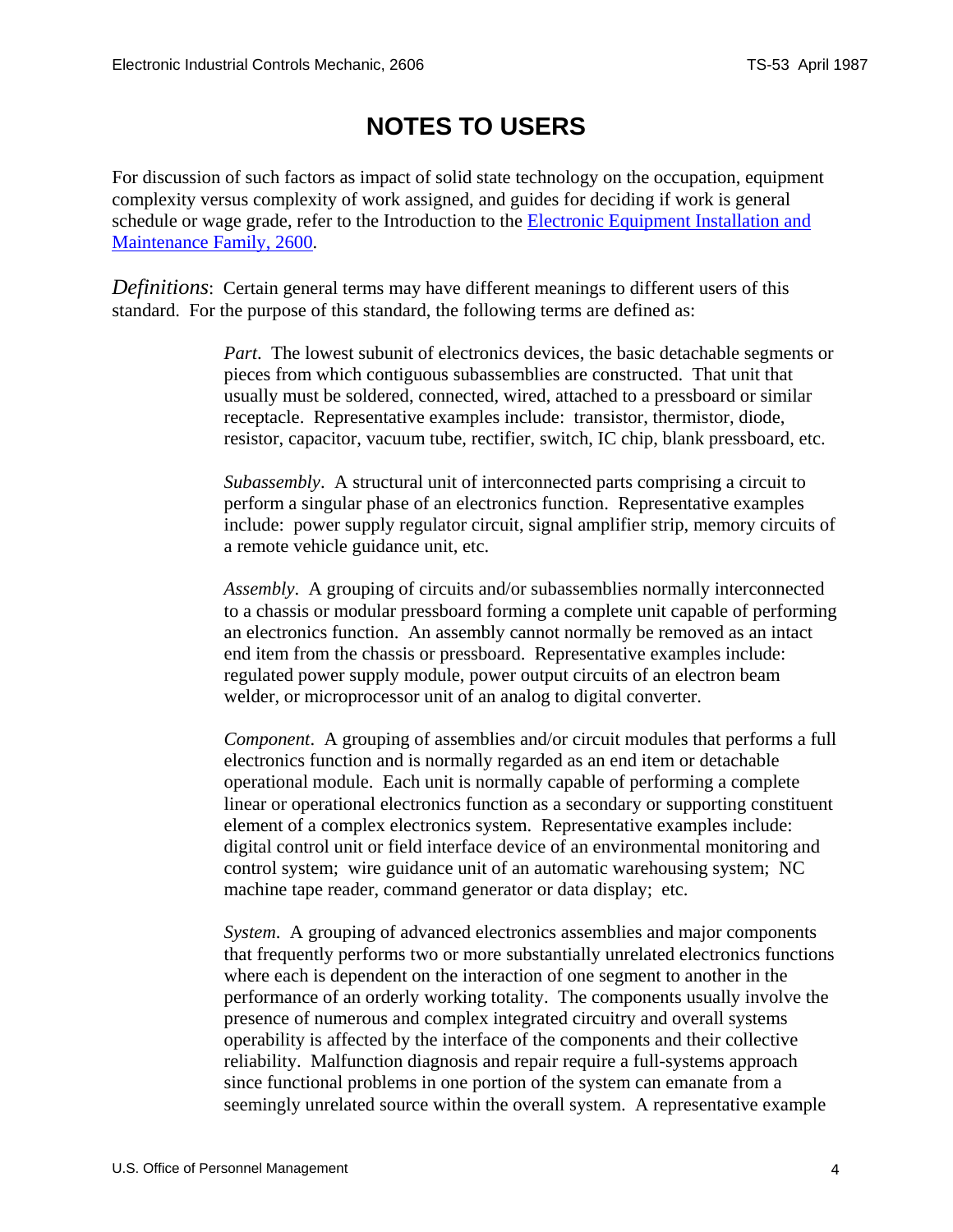<span id="page-4-0"></span>is the electronic control portion of a numerically controlled machine including tape reader, dial input and other input devices, master timer, command generator, discriminator, servo drives, and tool position and speed sensors.

*Adaptive Control versus Electronic Integrated Control Systems*: Adaptive control is a refinement of numerical control that adapts the metal cutting operation of a numerically controlled machine to the actual condition of the cutting tool and stock, such as stock hardness variations, air gaps in the work piece, and dulling rate of the tool. Transducers on the machine detect tool deflection, vibration, and temperature and torque on the spindle. The signals from the transducers are analyzed by a special adaptive control program and corrections are made to spindle speed and feed rate. Although these transducers are sensors providing feedback to a logic unit, this does not meet the criteria for an electronic integrated system, i.e., where the output of a number of sensor subsystems is integrated in a logic subsystem. The transducers and microprocessor or the adaptive control unit do not compare at all in scope, operation, of complexity of theory and design to "a number of sensor subsystems" such as target tracking radar or gyro or inertial sensing unit, that are part of an electronic integrated system.

#### **ELECTRONIC INDUSTRIAL CONTROLS WORKER, GRADE 8**

*General*: Grade 8 Electronic Industrial Controls Workers apply standardized, specific procedures and techniques to perform fabrication, installation, modification, overhaul, maintenance and repair of electronic equipment of limited complexity such as subassemblies, printed circuit cards, and chassis. Examples of typical work assignments at this level:

- Receives defective circuit cards or chassis, such as servos, tool position sensors, power supplies, oscillators, or other assemblies that are of limited design and functional complexity Makes visual check and repairs obvious damage. Applies test signal and checks out circuit. Locates and repairs malfunctions.
- Works as a team member in the installation, repair, and maintenance of complete numerical control, environmental monitoring and control, or similar systems by performing more simple and routine tasks, such as identifying, checking, and connecting power and signal cables, replacing defective parts and assemblies that have been identified by higher grade mechanics, or monitoring system operation by following operating and testing procedures for the system and associated test equipment, and identifying and reporting improper operating indications.
- Constructs individual chassis and components of electronic equipment in accordance with detailed schematics, layout diagrams, and assembly instructions. Tests work by checking circuit continuity, resistance and impedance, and similar values as specified in assembly instructions.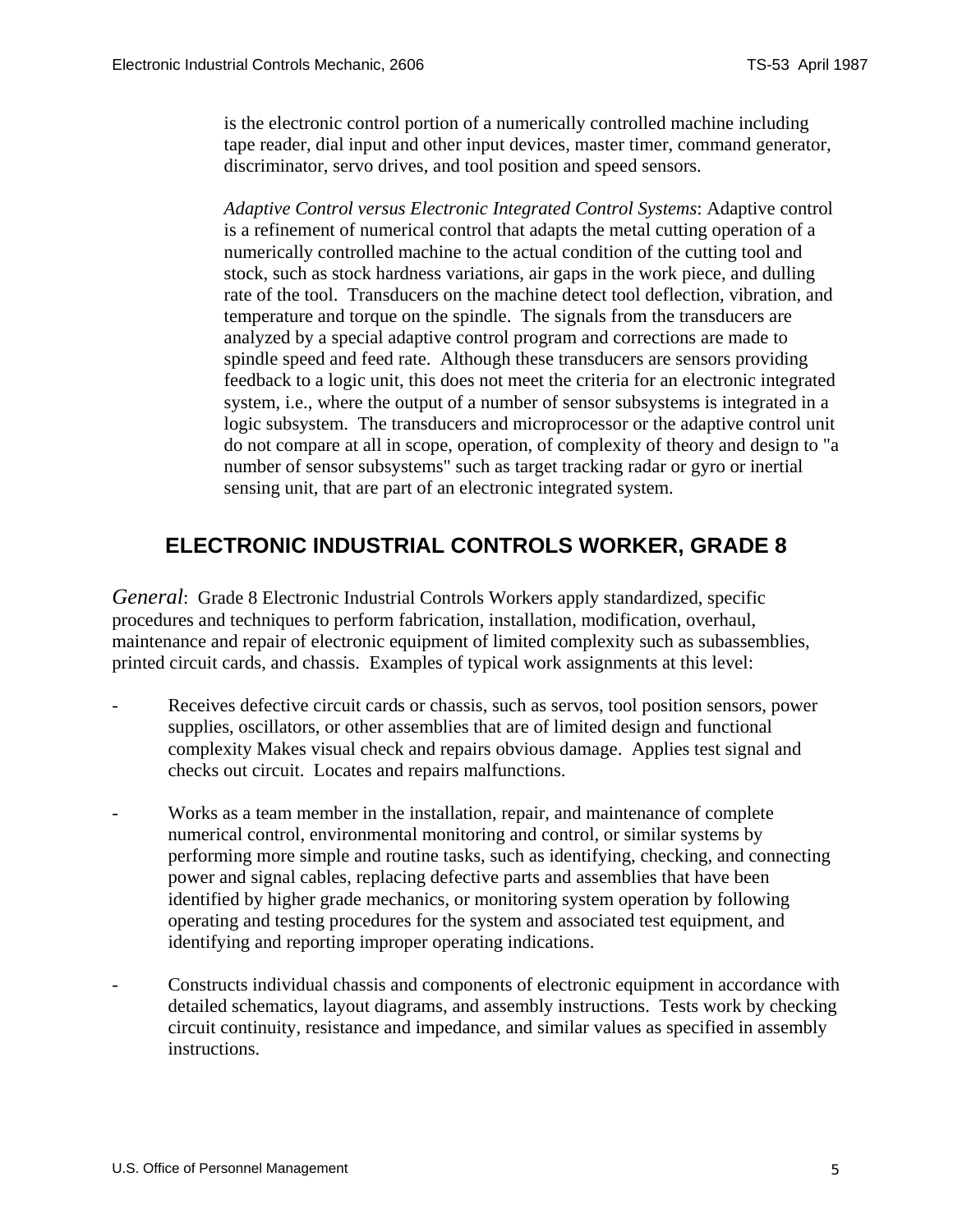Grade 8 Electronic Industrial Controls Workers determine the work sequence on routine repetitive assignments.

*Skill and Knowledge*: Grade 8 Electronic Industrial Controls Workers require knowledge of construction practices of electronic equipment in order to recognize types and sizes of resistors, capacitors, wiring, transistors, etc., and follow signal paths through printed circuit and wired circuitry, recognizing actual circuit configurations that are shown in schematics and diagrams. They exercise skill in removing and replacing specified parts, following standard methods.

Grade 8 workers need knowledge of standardized shop practices and procedures, such as soldering procedures for construction or repair of printed circuit boards and mechanical and electrical placement and hookup of parts and subassemblies in larger chassis and consoles, as well as familiarity with basic test equipment operation, such as voltmeters, ohmmeters, signal generators, and oscilloscopes, in order to follow specified checkout procedures and compare readings with specified values. They require knowledge of electrical and electronic theory such as the electromagnetic basis of alternating current and inductive and capacitive reactance, series and parallel tuned circuits, impedance matching, and operation of vacuum tubes and transistors and exhibit skill in applying such knowledge to follow the testing procedures for chassis or circuit boards with one or a few types of circuit such as an amplifier strip, discriminator, power supply, etc.

At this level, works are skilled in reading schematics of uncomplicated assemblies, such as power supplies, audio amplifiers, and switching panels to determine value, polarity, and location in the circuit of defective parts, determine proper test points for measuring values of parts, voltages, etc., and in applying precise instructions and specifications describing fabrication, test or repair procedures to be followed. Skill in the use of the usual handtools of the electronics trade, such as drills, chassis punches, wrenches, soldering irons, and microsoldering, units is needed to remove and replace circuit parts where accurate positioning, appearance, mechanical strength, and electrical integrity are important. Knowledge of common testing procedures is required, such as use of vacuum tube voltmeters to prevent loading of high impedance circuits when testing for operating voltages and use of signal generators and oscilloscopes to visually trace the progression of a signal through a discriminator and amplifier section.

*Responsibility*: Grade 8 Electronic Industrial Controls Workers receive detailed oral instructions and written work orders from the supervisor or a higher grade employee. On routine assignments, they independently determine work methods and the use of tools and test equipment. Judgments and decisions at this level are guided by clearly described procedures and instructions, and the work consists of recurring steps involved in the disassembly, repair, replacement, and test of parts, subassemblies, and assemblies. The work is spot-checked during the progress of the task or work order and the supervisor or higher grade worker is usually available for any necessary assistance. Completed work is checked for compliance with instructions, specifications, and standardized shop practices and procedures. New assignments are performed under close review.

*Physical Effort*: Work assignments require moderate physical effort. Employees frequently lift, carry, or otherwise handle items weighing up to 18 kilograms (40 pounds). Occasionally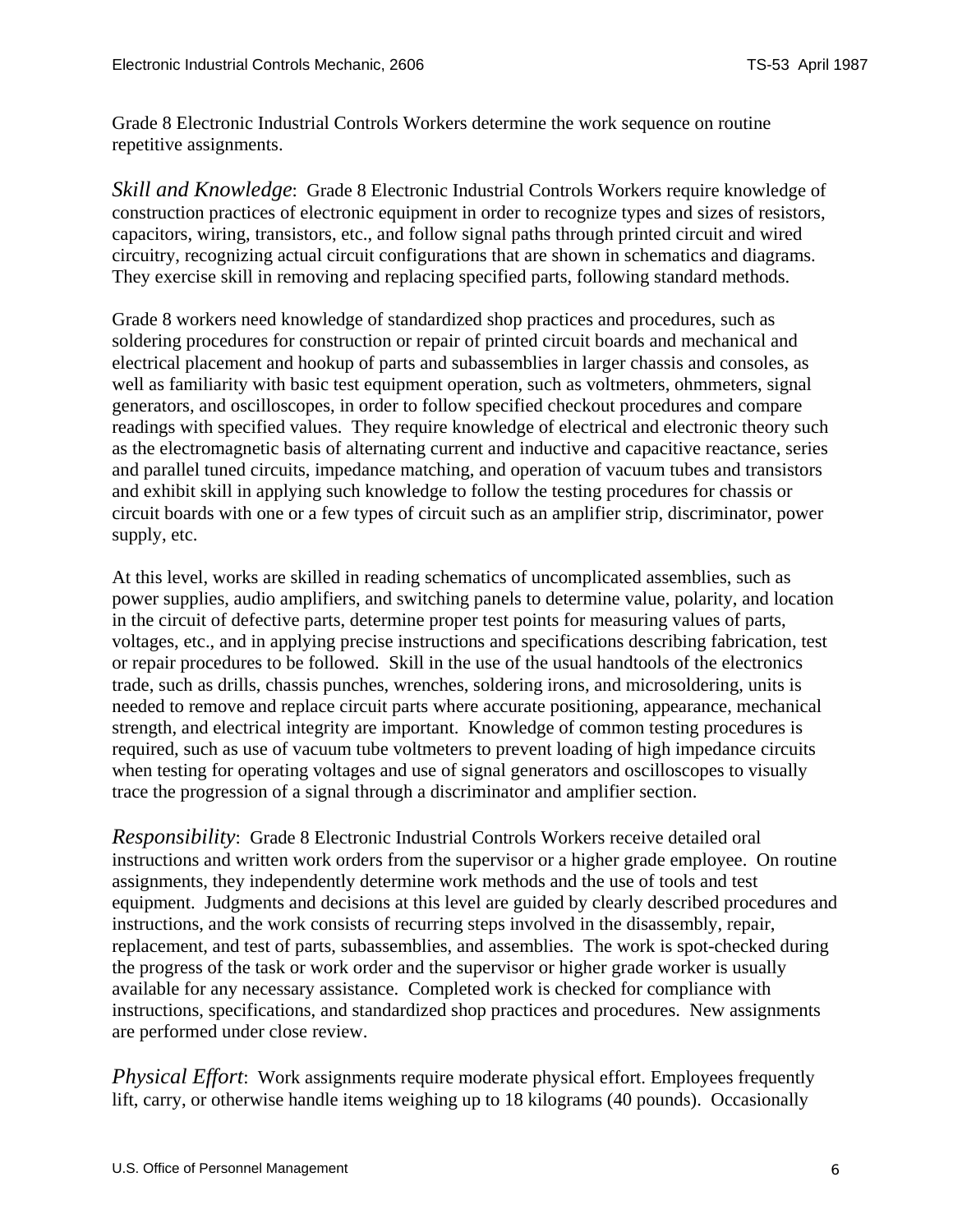<span id="page-6-0"></span>they handle items greater than 18 kilograms. Assistance is usually available with heavy items. They work in a sitting position for extended periods. Frequent standing, walking, bending, crouching, reaching, and stooping is required. Occasionally, climbing and work in high places may be required.

*Working Conditions*: Work is usually performed inside in well lighted, heated, and ventilated areas. When equipment is fixed in place, it is sometimes necessary to work in warehouse or industrial areas exposed to loud noises, heat or cold, fumes, etc. Employees are subject to injuries, such as electric shock, cuts and bruises, as well as burns caused by electrical energy or soldering irons.

#### **ELECTRONIC INDUSTRIAL CONTROLS MECHANIC, GRADE 10**

*General*: In comparison with grade 8 workers who perform limited, routine, or closely controlled tasks, Electronic Industrial Controls Mechanics, grade 10, perform the overhaul, installation, maintenance, modification, and repair of various types of electronically controlled industrial equipment that is characterized by moderate complexity of design, construction, and function. They apply knowledge of electronic theory and circuits and basic logic circuits to power, timing, and motion controls, indicating and counting mechanisms, and similar devices that are found in boiler combustion control systems; materials handling equipment, such as digital weighers, laser readers, electronic counters, and automatic/manual controls of fork lifts or other warehouse vehicles; in process controls, such as those sensing, recording, and dispensing chemicals to maintain a desired mixture; or production equipment, such as ultrasonic cleaners, electron beam welders, and profile follower milling machines and less complex numerically controlled machines, such as punch presses, lathes, boring machines, and drills, that have single or dual axes and point-to-point control.

*Skill and Knowledge*: Grade 10 mechanics apply knowledge of electrical and electronic block diagrams, wiring diagrams, and schematics in order to understand the construction and operation of the industrial controls and troubleshoot malfunctions. When assignments include digital devices, they apply knowledge of simple logic diagrams to follow the signal and determine appropriate voltage conditions. They must know electronics theory, including transistor and solid state diode theory, operation of pulse forming networks, voltage and current comparison networks such as the Wheatstone Bridge or other balancing networks, and basic electron tube theory. They must know simple logic circuitry, such as gates, latches, and flip flops as found in common integrated circuits. They must be skilled in the selection and use of the proper test equipment in order to prevent loading of circuits and damage to delicate parts. The mechanics must have a good general knowledge of pneumatic, hydraulic, mechanical, and electrical systems and of the operation or industrial processes performed by the equipment in order to be able to test and evaluate the operation of repaired equipment.

*Responsibility*: In comparison to grade 8 Electronic Industrial Controls Workers, who receive detailed oral and written instructions, grade 10 mechanics work from oral or written instructions that provide a general statement of the problem. They refer to manufacturers' handbooks, technical manuals, schematics, block diagrams and, occasionally, logic diagrams that are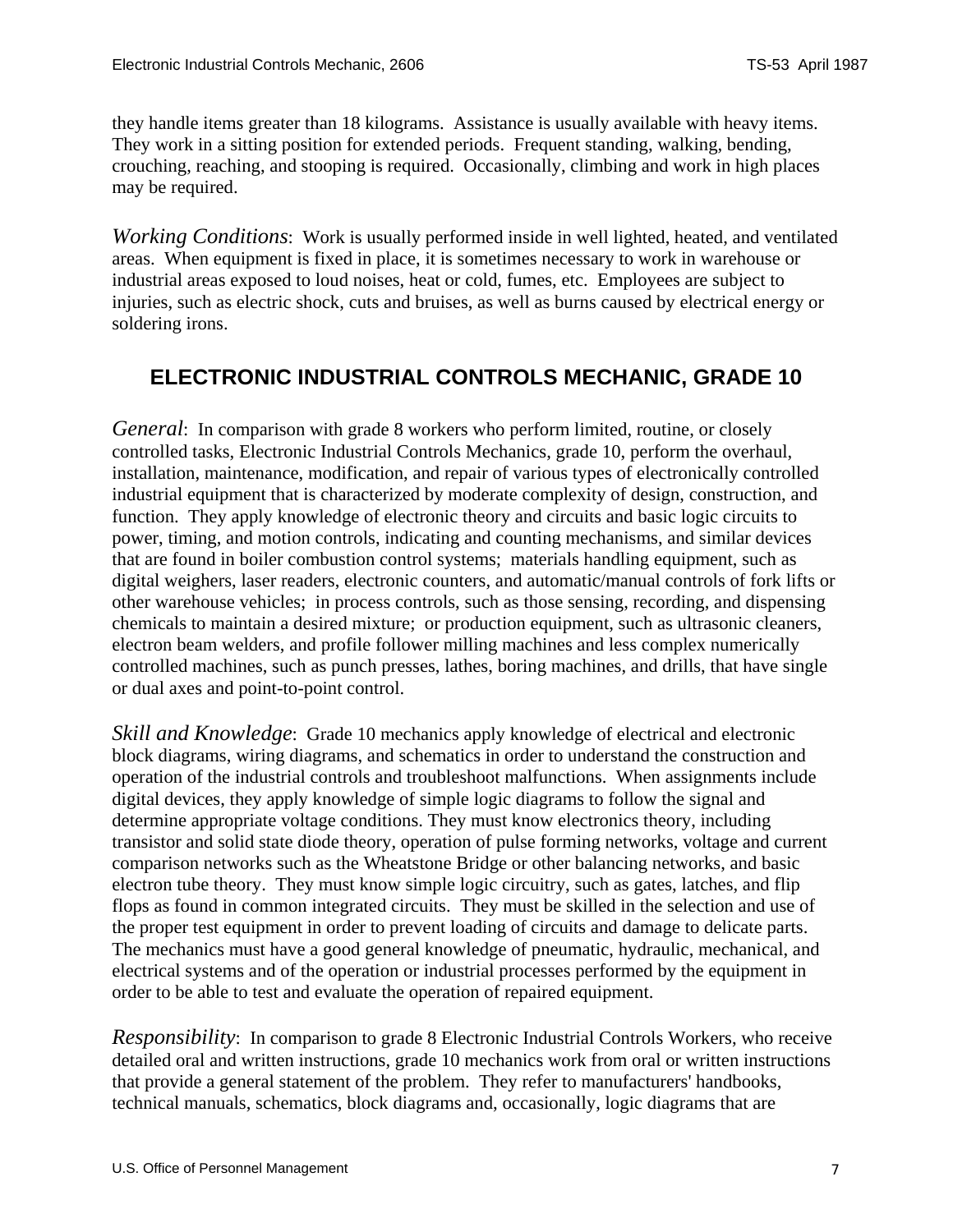<span id="page-7-0"></span>complete and specific except in the case of items of limited complexity, such as fuel flow test benches or engine thrust detectors, where most of the equipment is quite similar and knowledge of one make or model is easily adapted to other makes and models. They determine work sequence, select test instruments, locate the malfunction, and complete the repairs. They make operational tests of equipment to assure proper operation. Work is spot checked by the supervisor or other higher graded employee to assure compliance with directives, specifications, and accepted trade practices.

*Physical Effort*: Physical effort is the same as that described at the [grade 8 level.](#page-4-0)

*Working Conditions*: Working conditions are the same as those described at the grade 8 [level](#page-4-0).

#### **ELECTRONIC INDUSTRIAL CONTROLS MECHANIC, GRADE 11**

*General*: Unlike grade 10 Electronic Industrial Controls Mechanics, who work on equipment of only moderate complexity, grade 11 mechanics work on highly complex systems of electronic sensing and control. This includes multiple axis numerically controlled (NC) machine tools with continuous path or contouring control capability, such as machining centers and omnia mills; nuclear plant controls; and computer controlled warehousing/stock-handling equipment and centralized environmental monitoring and control systems (EMCS) that use special purpose, dedicated computers to store operating parameters and initiate adjustments. Mechanics at this level require a thorough knowledge of logic circuits, of electronic amplification and control circuits, and of complex electrical, mechanical, hydraulic, and/or pneumatic systems. In addition, they must be well grounded in the industrial or environmental control processes to be accomplished by the equipment on which they work in order to properly test and coordinate the various portions of the system.

*Skill and Knowledge*: Grade 11 Electronic Industrial Controls Mechanics use greater scope and depth of knowledge than is required at the grade 10 level due to the greater complexity of the systems to be repaired. They must be skilled in the interpretation of engineering drawings that combine electrical and electronic schematics, logic diagrams, and mechanical drawings in order to trace signal flow throughout the system while troubleshooting malfunctions of complex systems, such as an NC machining center with adaptive control where the signal must be traced in digital logic form from the part program in the tape reader through the central processor, in electrical and mechanical form through the machining center to the tool, in electrical and then digital form to the adaptive control micro-processor and then as a digital input to modify the commands from the central processor. They must know the characteristic voltage, current, and signal shape of the input and output of a wide variety of microprocessors, integrated and discrete solid state circuits, and high power vacuum tube or transistor applications in order to recognize indications of improper operation and differentiate them from temporary anomalies introduced by the testing itself. They must be skilled in the interpretation of installation and repair instructions that frequently describe only general applications for the various components rather than their interface with the other components of the specific system, since the various components are often produced by many manufacturers with differing design philosophies such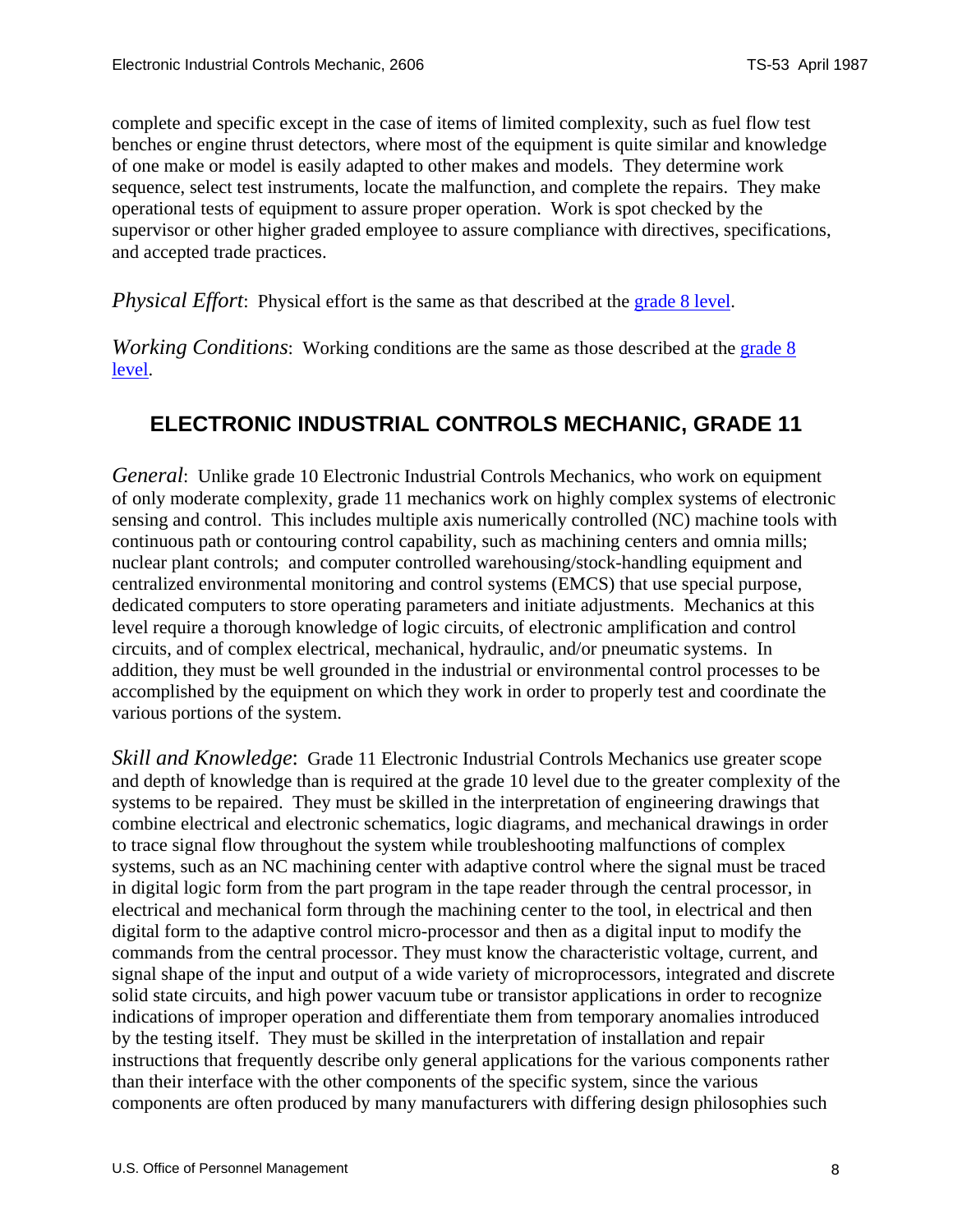<span id="page-8-0"></span>as the case when new NC control units are retrofitted onto older NC machines or EMCS controls are connected through customized interface devices to electrical, mechanic&, pneumatic, or hydraulic controls of components that vary greatly in operating theories and operating tolerances as a result of differing age, purpose, and manufacturers' practices. Data conversion and processing units are an integral feature of electronic controls at this level. To troubleshoot these, mechanics use Boolean algebra to construct truth tables and logic equations for analysis of logic circuits and the ability to program simple test instructions in the tape language or on an input console to check out particular circuits or functions.

*Responsibility*: Grade 11 Electronic Industrial Controls Mechanics receive work assignments from the supervisor in the form of written work orders and inspection reports and oral instructions. They work in accordance with available drawings, technical orders, or specifications. In comparison to the work performed by mechanics at the grade 10 level, work assignments at this level require more judgments and decisions regarding the methods and procedures for completing assignments that may involve extending the use of conventional tools and equipment, and improvising changes to techniques and procedures to reach specified parameters when aging of components or modification of circuits have changed operating conditions. The mechanics are responsible for knowing and judging the impact of repairs, i.e., the effects that changes and adjustments will have on the related integral devices of the equipment serviced. They are also responsible for making further tests and alignments to insure that the completed equipment is aligned and functioning properly.

The mechanics plan the work sequence and determine that equipment meets the requirements for serviceability, especially when working in remote user locations. They also are responsible for applying sound judgment in decisions that contribute toward greater operating life and efficient operations. The mechanics at this level must keep abreast of technological changes in the occupation, and provide technical guidance and assistance to lower grade employees.

Technical advice is available on unusually difficult problems. Completed work is spot checked for compliance with accepted trade practices and specifications.

*Physical Effort*: Physical effort is the same as that described at the [grade 8 level.](#page-4-0)

*Working Conditions*: Working conditions are the same as those described at the grade 8 [level](#page-4-0).

#### **ELECTRONIC INDUSTRIAL CONTROLS MECHANIC, GRADE 12**

*General*: As compared to the maintenance and repair of highly complex complete operational control systems typical of work at the grade 11 level, Electronic Industrial Controls Mechanics, grade 12, work on new systems of similar great complexity. They serve as "lead workers" on teams to install and put into operation major electronic control systems that are new to the activity or that are major modifications of existing systems, so that there is little knowledge of the system problem areas and expertise in its repair. They troubleshoot and repair new systems during the operational tests and improvise procedures to cope with unforeseen defects. They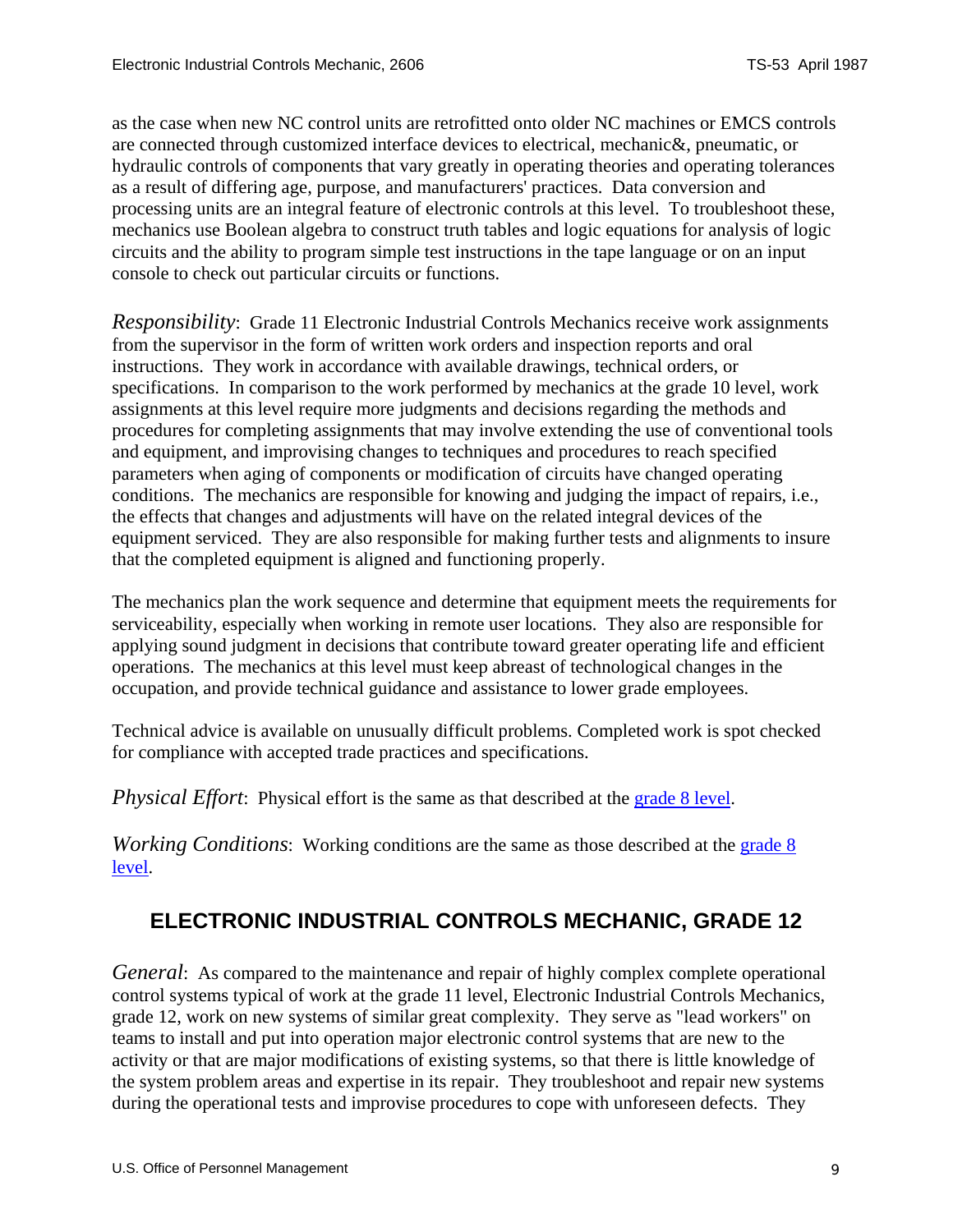construct interface devices and modifications to the equipment from sketches and verbal instructions in order to refine the new system operations. Assignments are characterized by application of advanced electronic theory and frequent technological changes in systems.

*Skill and Knowledge*: Grade 12 Electronic Industrial Controls Mechanics require extensive theoretical and practical knowledge of operation, capabilities, and limitations of electronic control equipment and systems as well as skill in applying this knowledge to understand new or extensively modified systems in order to improvise alignment, repair, and operating procedures that will be efficient, complete, and compatible with available resources. They must use ingenuity in the application of shop and trade practices to solve operating and repair problems, for example, to improvise troubleshooting procedures for an environmental control system in which a number of the major components were designed as independent systems with different engineering parameters and practices and that have been modified to accept central digital control. Mechanics at this level need practical knowledge of electronic theory and design and ability to use theoretical concepts to devise solutions for operating or repair problems on one-of-a-kind systems in which novel engineering approaches have created unforeseen problems. They exercise skill in interpreting electronic, electrical, and mechanical drawings, specifications, and schematics of complete custom systems such as a new automated warehouse materials handling system with numerous remote units and functions that must be coordinated or similar involved subunits that create and use many interlocking signals. They require skill in troubleshooting complex electronic systems characterized by unusual circuit arrangements and theories and lack of developed documentation.

*Responsibility*: In comparison to grade 11 Electronic Industrial Controls Mechanics who receive general assignments for work on proven and documented equipment, grade 12 Electronic Industrial Controls Mechanics exercise significantly more judgment and independence in determining the methods and techniques required to solve unusually complex installation and repair problems. For example, they independently judge the need for modification of test devices or work sequences, and for special or nonstandard trade techniques. They develop and submit for approval changes to detailed schematics, drawings, and maintenance procedures for use by lower grade employees.

Grade 12 mechanics must keep abreast of technological changes in the occupation to understand new electronics theories and applications and provide technical guidance and assistance to lower grade employees.

They coordinate their efforts with technical and professional personnel on matters affecting installation or operating specifications and changes to equipment. The supervisor assigns work orally and through written instructions that outline the purpose of the work and possible approaches. Work is reviewed by occasional spot checks, review of documentation developed, and successful check out of the equipment.

*Physical Effort*: The physical effort required at this level is the same as that described at the [grade 8 level.](#page-4-0)